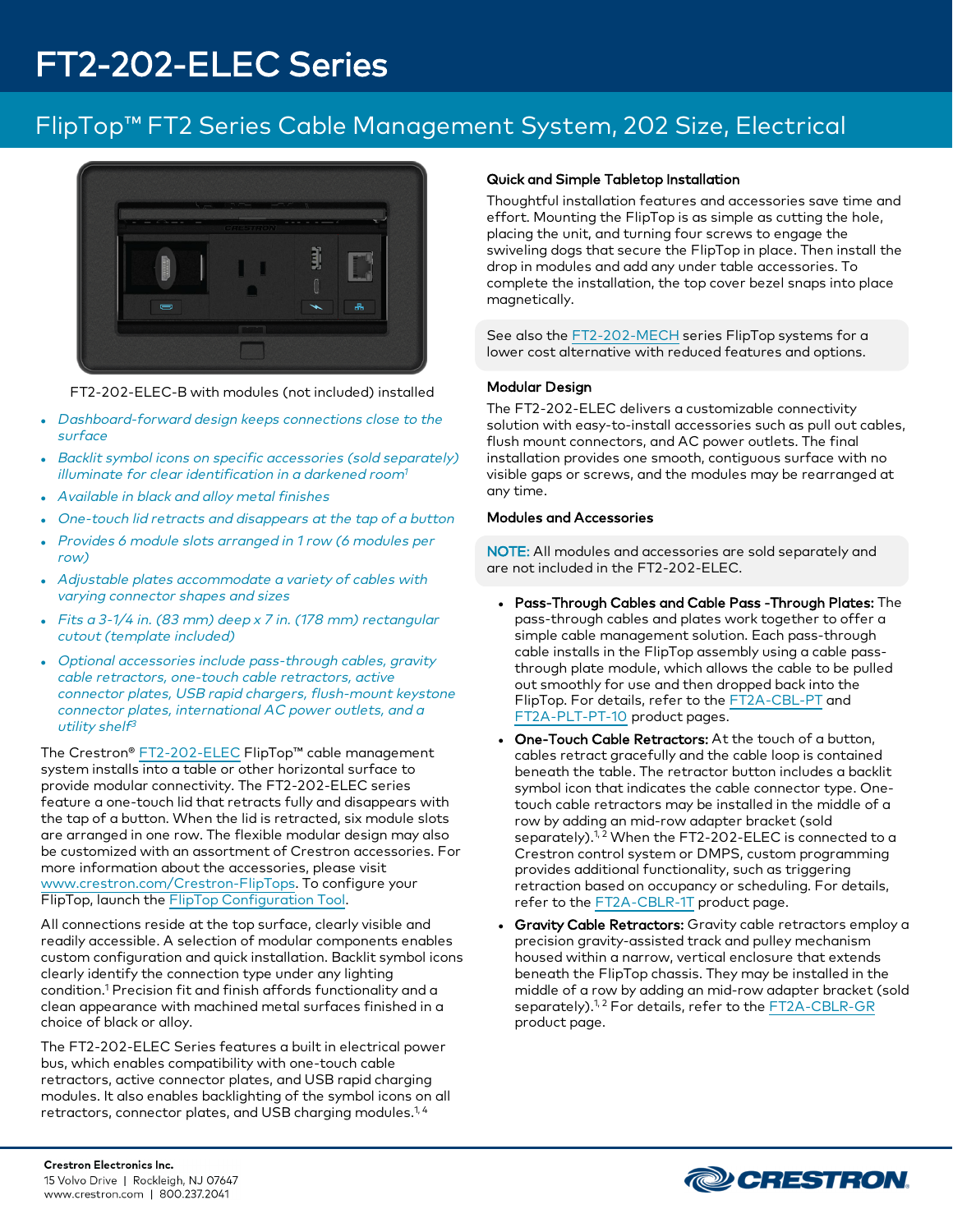## FlipTop™ FT2 Series Cable Management System, 202 Size, Electrical

- Connector Plates: Connector plate modules provide a selection of panel mounted connectors, which allow the connection of devices using separate, detached interface cables (not included). Each connector plate module includes a backlit symbol icon that indicates the connector type. For details, refer to the [FT2A-CP](https://www.crestron.com/en-US/Products/Interconnects,-Interfaces-Infrastructure/Control-Connectivity-Solutions/Connection-Compartment-Accessories/FT2A-CP-4K-HD) product pages.
- Keystone Plates: Keystone plate modules allow the installation of any flush mountable keystone compliant connector. For details, refer to the [FT2A-PLT-KEY-10](https://www.crestron.com/Products/Interconnects,-Interfaces-Infrastructure/Control-Connectivity-Solutions/Connection-Compartment-Accessories/FT2A-PLT-KEY-10). 3
- USB Rapid Chargers: Provide a convenient solution for quickly charging mobile devices at the table. The FT2A-CHGR-USBA-BASIC includes two USB-A charging ports. The FT2A-CHGR-USBA/C, used with only FT2 ELEC series systems, includes both USB-C™ and USB-A charging ports and a backlit symbol icon. For details, refer to [FT2A-CHGR-USBA-BASIC](https://www.crestron.com/Products/Interconnects,-Interfaces-Infrastructure/Control-Connectivity-Solutions/Connection-Compartment-Accessories/FT2A-CHGR-USBA-BASIC) and [FT2A-CHGR-USBA/C.](https://www.crestron.com/en-US/Products/Interconnects,-Interfaces-Infrastructure/Control-Connectivity-Solutions/Connection-Compartment-Accessories/FT2A-CHGR-USBA-C) 1

When two USB charging modules are used, the second requires the purchase and installation of an additional power supply (model [FT2A-UTK-PWS\)](https://www.crestron.com/en-US/Products/Interconnects,-Interfaces-Infrastructure/Control-Connectivity-Solutions/Connection-Compartment-Accessories/FT2A-UTK-PWS) beneath the table. A maximum of one USB charging module is permitted per row.<sup>4</sup>

- AC Power Outlet Modules: AC power outlets are offered in NEMA type modules available for the U.S., Canada, and Mexico, with one, two, or three outlets per module. International outlets are available with one or two outlets per module. For details refer to the following modules: [FT2A-PWR-US-1](https://www.crestron.com/Products/Interconnects,-Interfaces-Infrastructure/Control-Connectivity-Solutions/Connection-Compartment-Accessories/FT2A-PWR-US-1), [FT2A-PWR-US-1-BASIC,](https://www.crestron.com/Products/Interconnects,-Interfaces-Infrastructure/Control-Connectivity-Solutions/Connection-Compartment-Accessories/FT2A-PWR-US-1-BASIC) [FT2A-PWR-US-2](https://www.crestron.com/Products/Interconnects,-Interfaces-Infrastructure/Control-Connectivity-Solutions/Connection-Compartment-Accessories/FT2A-PWR-US-2), [FT2A-PWR-US-2-BX](https://www.crestron.com/Products/Interconnects,-Interfaces-Infrastructure/Control-Connectivity-Solutions/Connection-Compartment-Accessories/FT2A-PWR-US-2-BX), [FT2A-PWR-US-3,](https://www.crestron.com/Products/Interconnects,-Interfaces-Infrastructure/Control-Connectivity-Solutions/Connection-Compartment-Accessories/FT2A-PWR-US-3) [FT2A-PWR-EU-1-BASIC](https://www.crestron.com/Products/Interconnects,-Interfaces-Infrastructure/Control-Connectivity-Solutions/Connection-Compartment-Accessories/FT2A-PWR-EU-1-BASIC), [FT2A-PWR-EU-2](https://www.crestron.com/Products/Interconnects,-Interfaces-Infrastructure/Control-Connectivity-Solutions/Connection-Compartment-Accessories/FT2A-PWR-EU-2), [FT2A-PWR-AU-1-BASIC](https://www.crestron.com/Products/Interconnects,-Interfaces-Infrastructure/Control-Connectivity-Solutions/Connection-Compartment-Accessories/FT2A-PWR-AU-1-BASIC), [FT2A-PWR-AU-2,](https://www.crestron.com/Products/Interconnects,-Interfaces-Infrastructure/Control-Connectivity-Solutions/Connection-Compartment-Accessories/FT2A-PWR-AU-2) [FT2A-PWR-IS-1-BASIC](https://www.crestron.com/Products/Interconnects,-Interfaces-Infrastructure/Control-Connectivity-Solutions/Connection-Compartment-Accessories/FT2A-PWR-IS-1-BASIC), [FT2A-PWR-IS-2](https://www.crestron.com/Products/Interconnects,-Interfaces-Infrastructure/Control-Connectivity-Solutions/Connection-Compartment-Accessories/FT2A-PWR-IS-2), [FT2A-PWR-IT-1-BASIC](https://www.crestron.com/Products/Interconnects,-Interfaces-Infrastructure/Control-Connectivity-Solutions/Connection-Compartment-Accessories/FT2A-PWR-IT-1-BASIC), [FT2A-PWR-IT-2,](https://www.crestron.com/Products/Interconnects,-Interfaces-Infrastructure/Control-Connectivity-Solutions/Connection-Compartment-Accessories/FT2A-PWR-IT-2) [FT2A-PWR-SW-1-BASIC,](https://www.crestron.com/Products/Interconnects,-Interfaces-Infrastructure/Control-Connectivity-Solutions/Connection-Compartment-Accessories/FT2A-PWR-SW-1-BASIC) [FT2A-PWR-SW-2](https://www.crestron.com/Products/Interconnects,-Interfaces-Infrastructure/Control-Connectivity-Solutions/Connection-Compartment-Accessories/FT2A-PWR-SW-2), [FT2A-PWR-UK-1-BASIC](https://www.crestron.com/Products/Interconnects,-Interfaces-Infrastructure/Control-Connectivity-Solutions/Connection-Compartment-Accessories/FT2A-PWR-UK-1-BASIC), [FT2A-PWR-UK-2](https://www.crestron.com/Products/Interconnects,-Interfaces-Infrastructure/Control-Connectivity-Solutions/Connection-Compartment-Accessories/FT2A-PWR-UK-2), [FT2A-PWR-UN-1-BASIC](https://www.crestron.com/Products/Interconnects,-Interfaces-Infrastructure/Control-Connectivity-Solutions/Connection-Compartment-Accessories/FT2A-PWR-UN-1-BASIC), and [FT2A-PWR-UN-2.](https://www.crestron.com/Products/Interconnects,-Interfaces-Infrastructure/Control-Connectivity-Solutions/Connection-Compartment-Accessories/FT2A-PWR-UN-2) 1
- Blank Plates: Fill unused module slots with a blank plate module. For details, refer to [FT2A-PLT-BLANK-10](https://www.crestron.com/en-US/Products/Interconnects,-Interfaces-Infrastructure/Control-Connectivity-Solutions/Connection-Compartment-Accessories/FT2A-PLT-BLANK-10).
- Utility Shelf: A utility shelf accessory ([FT2A-UTK-SHELF](https://www.crestron.com/en-US/Products/Interconnects,-Interfaces-Infrastructure/Control-Connectivity-Solutions/Connection-Compartment-Accessories/FT2A-UTK-SHELF)) is available to ease the installation of a Crestron DigitalMedia® transmitter or other interface device beneath the table. The shelf attaches to any side of the FlipTop chassis below the table. Two shelves may be installed on opposing sides of the chassis.

### **Specifications**

| <b>Module Slots</b> |  |  |  |
|---------------------|--|--|--|
|                     |  |  |  |

| <b>Module Slots</b> |                                                                                             |  |  |  |  |
|---------------------|---------------------------------------------------------------------------------------------|--|--|--|--|
| Maximum             | 6                                                                                           |  |  |  |  |
| Rows                | 1 row (6 modules per row)                                                                   |  |  |  |  |
|                     | <b>Connectors (on chassis)</b>                                                              |  |  |  |  |
| <b>DC Power</b>     | (2) 2.1 x 5.5 mm DC power connectors;                                                       |  |  |  |  |
|                     | 24 VDC power inputs<br>(one per each row of modules)                                        |  |  |  |  |
|                     |                                                                                             |  |  |  |  |
|                     | NOTE: A single FT2A-UTK-PWS power<br>supply and Y-adapter cable are included to             |  |  |  |  |
|                     | power both inputs. A second power supply                                                    |  |  |  |  |
|                     | may be purchased to power each input<br>separately if required. <sup>2,4</sup>              |  |  |  |  |
| NET                 | (1) 3-pin 3.5 detachable terminal block;                                                    |  |  |  |  |
|                     | Cresnet <sup>®</sup> slave port (data only)                                                 |  |  |  |  |
| Ground              | (1) 6-32 screw;                                                                             |  |  |  |  |
|                     | Chassis ground lug                                                                          |  |  |  |  |
| <b>Controls</b>     |                                                                                             |  |  |  |  |
| Lid Open            | (1) Mechanical pushbutton;<br>Press to open the lid                                         |  |  |  |  |
|                     |                                                                                             |  |  |  |  |
| Power               |                                                                                             |  |  |  |  |
| <b>Power Supply</b> | Input: 1.5 A maximum @ 100-240 VAC,<br>50/60 Hz;                                            |  |  |  |  |
| (included)          | Output: 2.5 A @ 24 VDC                                                                      |  |  |  |  |
|                     | Model: FT2A-UTK-PWS                                                                         |  |  |  |  |
|                     | NOTE: A single USB rapid charging module is                                                 |  |  |  |  |
|                     | supported using the included power supply.                                                  |  |  |  |  |
| Operating           | The operating power is dependent upon the                                                   |  |  |  |  |
| Power               | AC power outlet module(s) installed; refer to<br>the appropriate domestic and international |  |  |  |  |
|                     | FT2A-PWR series for more information.                                                       |  |  |  |  |
| Environmental       |                                                                                             |  |  |  |  |
| <b>Tanananatuwa</b> | $220 + 1120E$ / $0 + 100$ $100$                                                             |  |  |  |  |

| Temperature | 32° to 112° F (0° to 45° C)    |
|-------------|--------------------------------|
| Humidity    | 10% to 95% RH (non-condensing) |

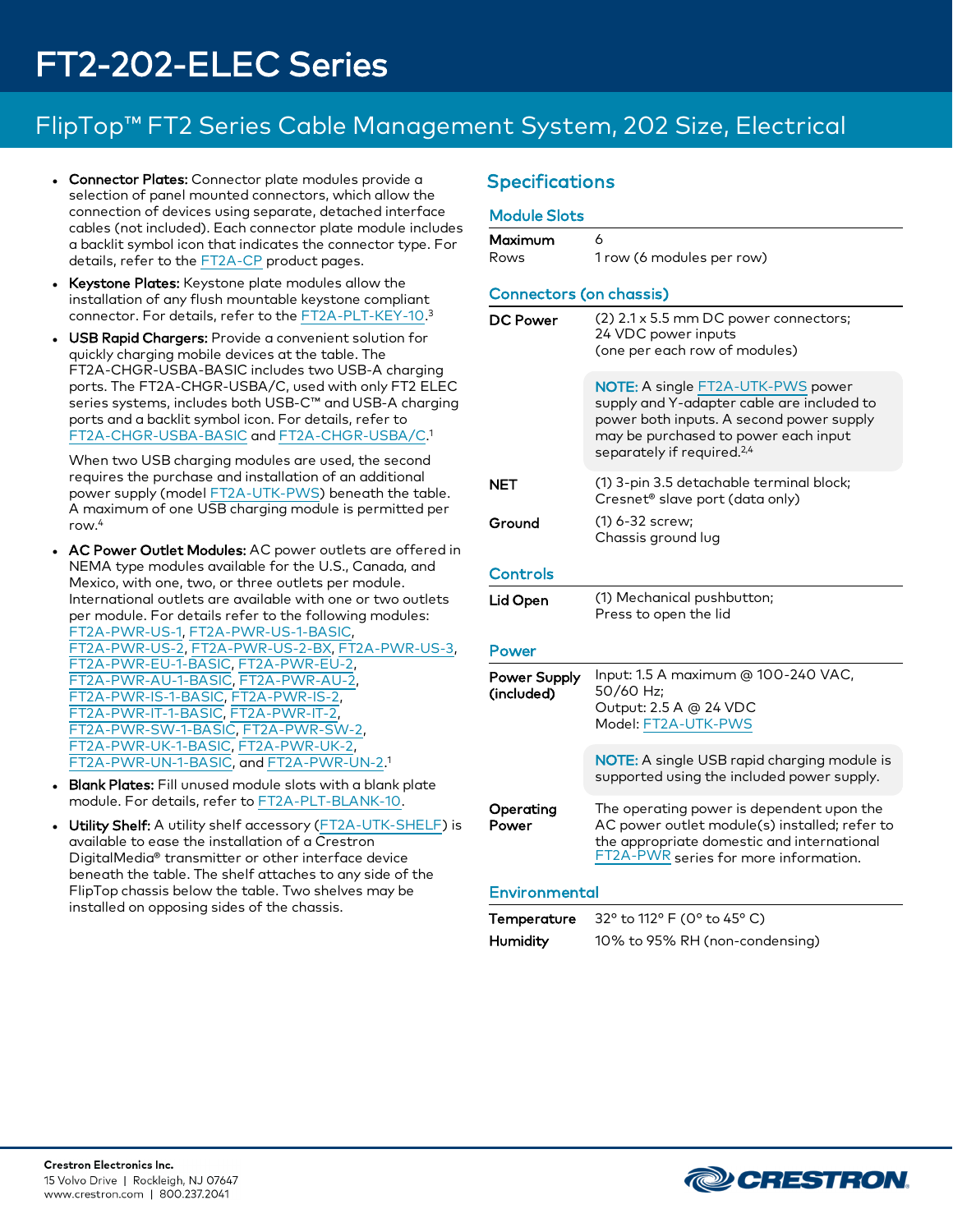## FlipTop™ FT2 Series Cable Management System, 202 Size, Electrical

#### Construction

| Chassis             | Metal, black finish                                                                                                                                                                 |
|---------------------|-------------------------------------------------------------------------------------------------------------------------------------------------------------------------------------|
| Cover               | Metal, black or alloy finish, mechanically<br>retracting lid, magnetically-attached bezel                                                                                           |
| Mounting            | Flush tabletop mount, fastened by 2 swiveling<br>dogs, 1-3/4 in. (44 mm) maximum surface<br>thickness, $3-1/4$ in. (83 mm) deep x 7 in.<br>(178 mm) wide cutout (template provided) |
| <b>Power Supply</b> | Attaches to the left, right, or front side of the<br>FlipTop chassis beneath the table                                                                                              |

#### **Dimensions**

NOTE: Measurements do not include the power supply, accessories, or modules. Refer to each product's spec sheet for additional dimensions and clearances.

| Height | 6.82 in. (173 mm) with lid closed |
|--------|-----------------------------------|
|        | 7.49 in. (190 mm) with lid opened |
| Width  | 7.81 in. (198 mm)                 |
| Depth  | 4.75 in. (121 mm)                 |

#### Weight

3.6 lb (1.64 kg) without power supply or other accessories

#### **Compliance**

#### Regulatory Model: FT2-202-ELEC-AL, FT2-202-ELEC-B

CE, FCC Part 15 Class B digital device, IC, RU® Listed for US & Canada

### **Models**

#### FT2-202-ELEC-AL

FlipTop™ FT2 Series Cable Management System, 202 Size, Electrical, Alloy

#### FT2-202-ELEC-B

FlipTop™ FT2 Series Cable Management System, 202 Size, Electrical, Black

### Included Accessories

FT2A-UTK-PWS: FlipTop™ Power Supply for FT2 ELEC Series

### Available Accessories

#### FT2A-CBL-PT-4K-DP

Pass-Through Cable for FT2 Series, DisplayPort to DisplayPort, 18 Gbps, 8 ft (2.4 m)

#### FT2A-CBL-PT-4K-DP-HD

Pass-Through Cable for FT2 Series, DisplayPort to HDMI®, 18 Gbps, 8 ft (2.4 m)

#### FT2A-CBL-PT-4K-HD

Pass-Through Cable for FT2 Series, HDMI® to HDMI, 18 Gbps, 8 ft (2.4 m)

#### FT2A-CBL-PT-4K-MDP-DP

Pass-Through Cable for FT2 Series, Mini DisplayPort to DisplayPort, 18 Gbps, 8 ft (2.4 m)

#### FT2A-CBL-PT-4K-MDP-HD

Pass-Through Cable for FT2 Series, Mini DisplayPort to HDMI®, 18 Gbps, 8 ft (2.4 m)

#### FT2A-CBL-PT-4K-USBC-HD

Pass-Through Cable for FT2 Series, USB-C™ to HDMI®, 18 Gbps, 8 ft (2.4 m)

#### FT2A-CBL-PT-AUD

Pass-Through Cable for FT2 Series, 3.5mm Mini-TRS Plug to 3.5mm Mini-TRS Plug, Stereo Audio, 8 ft (2.4 m)

#### FT2A-CBL-PT-CAT6

Pass-Through Cable for FT2 Series, RJ-45 to RJ-45, CAT6, 8 ft (2.4 m)

#### FT2A-CBL-PT-USB

Pass-Through Cable for FT2 Series, USB-A to USB-A with USB-B male adapter, USB 2.0, 8 ft (2.4 m)

#### FT2A-CBL-PT-VGA

Pass-Through Cable for FT2 Series, HD15 male to HD15 male, VGA, 1080p, 8 ft (2.4 m)

#### FT2A-CBLR-1T-4K-DP

One-Touch Cable Retractor for FT2 ELEC Series, DisplayPort to DisplayPort, 18 Gbps

#### FT2A-CBLR-1T-4K-DP-HD

One-Touch Cable Retractor for FT2 ELEC Series, DisplayPort to HDMI®, 18 Gbps

#### FT2A-CBLR-1T-4K-MDP-DP

One-Touch Cable Retractor for FT2 ELEC Series, Mini DisplayPort to DisplayPort, 18 Gbps

#### FT2A-CBLR-1T-4K-MDP-HD

One-Touch Cable Retractor for FT2 ELEC Series, Mini DisplayPort to HDMI®, 18 Gbps

#### FT2A-CBLR-1T-4K-USBC-HD

One-Touch Cable Retractor for FT2 ELEC Series, USB-C™ to HDMI®, 18 Gbps

### FT2A-CBLR-1T-AUDIO

One-Touch Cable Retractor for FT2 ELEC Series, 3.5mm Mini-TRS Plug to 3.5mm Mini-TRS Plug, Stereo Audio

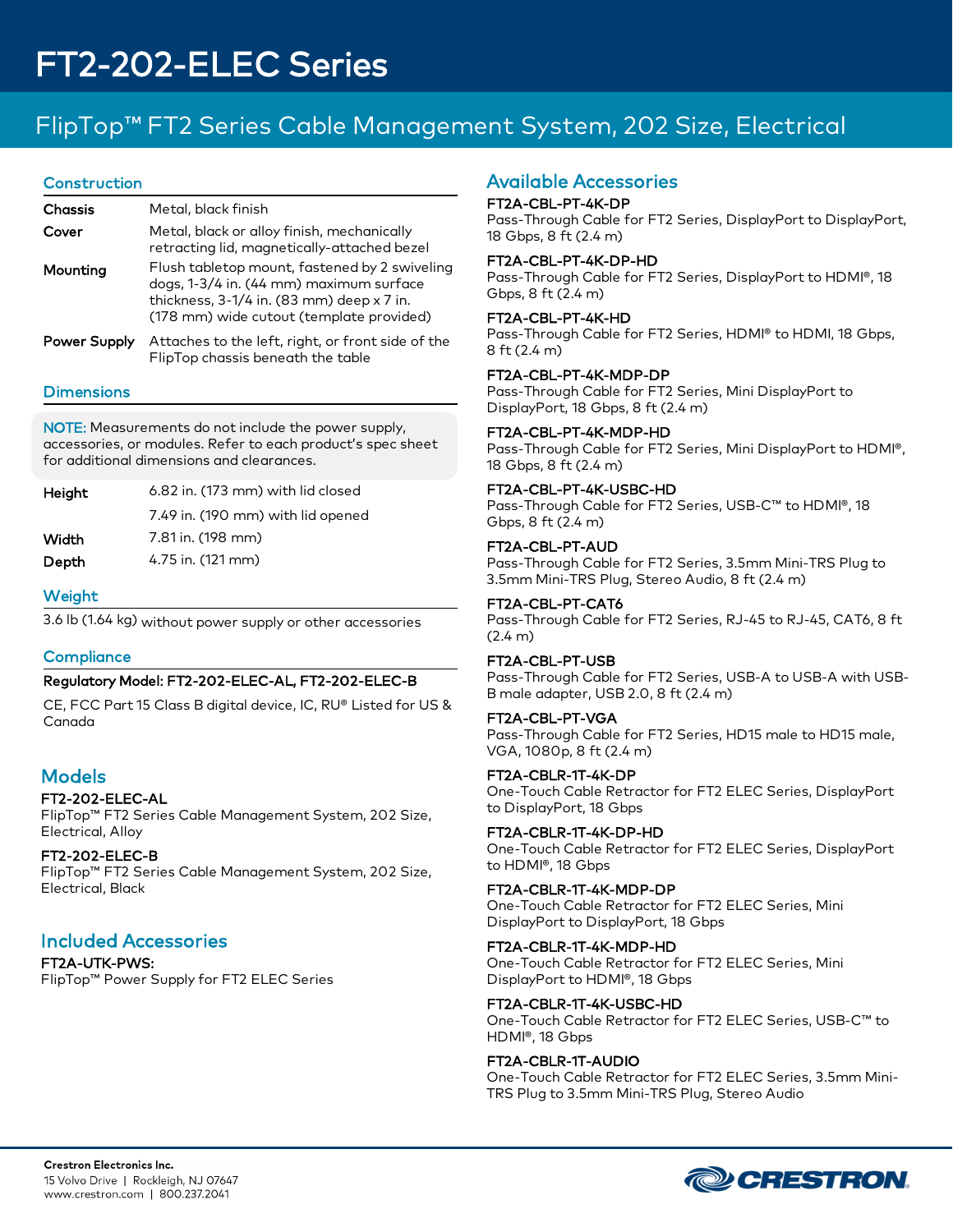## FlipTop™ FT2 Series Cable Management System, 202 Size, Electrical

#### FT2A-CBLR-1T-CAT6

One-Touch Cable Retractor for FT2 ELEC Series, RJ-45 to RJ-45, CAT6

FT2A-CBLR-1T-HD One-Touch Cable Retractor for FT2 ELEC Series, HDMI® to HDMI, 10.2 Gbps

FT2A-CBLR-1T-USB One-Touch Cable Retractor for FT2 ELEC Series, USB-A to USB-B, USB 2.0

FT2A-CBLR-1T-USBC-PWR One-Touch Cable Retractor for FT2 ELEC Series, USB-C® to USB-C, 60 W

FT2A-CBLR-1T-VGA One-Touch Cable Retractor for FT2 ELEC Series, HD15 male to HD15 male, VGA, 1080p

FT2A-CBLR-BRKT-202 Mid-Row Cable Retractor Adapter Bracket for FT2-202 Series

FT2A-CBLR-GR-4K-DP Gravity Cable Retractor for FT2 Series, DisplayPort to DisplayPort, 18 Gbps

FT2A-CBLR-GR-4K-DP-HD Gravity Cable Retractor for FT2 Series, DisplayPort to HDMI®, 18 Gbps

FT2A-CBLR-GR-4K-HD Gravity Cable Retractor for FT2 Series, HDMI® to HDMI, 18 Gbps

FT2A-CBLR-GR-4K-MDP-DP Gravity Cable Retractor for FT2 Series, Mini DisplayPort to DisplayPort, 18 Gbps

FT2A-CBLR-GR-4K-MDP-HD Gravity Cable Retractor for FT2 Series, Mini DisplayPort to HDMI®, 18 Gbps

FT2A-CBLR-GR-4K-USBC-HD One-Touch Cable Retractor for FT2 ELEC Series, USB-C® to HDMI®, 18 Gbps

FT2A-CBLR-GR-AUDIO Gravity Cable Retractor for FT2 Series, 3.5mm Mini-TRS Plug to 3.5mm Mini-TRS Plug, Stereo Audio

FT2A-CBLR-GR-CAT6 Gravity Cable Retractor for FT2 Series, RJ-45 to RJ-45, CAT6

FT2A-CBLR-GR-USB Gravity Cable Retractor for FT2 Series, USB-A to USB-A with USB-B male adapter, USB 2.0

FT2A-CBLR-GR-VGA Gravity Cable Retractor for FT2 Series, HD15 male to HD15 male, VGA, 1080p

FT2A-CHGR-USBA-BASIC USB Rapid Charging Module for FT2 Series, Mechanical FT2A-CHGR-USBA/C

USB Rapid Charging Module for FT2 ELEC Series, USB-C® & USB-A High Power Charging Ports, Bus Powered

FT2A-CP-4K-DP Connector Plate Module for FT2 ELEC Series, DisplayPort, 18 Gbps

FT2A-CP-4K-HD Connector Plate Module for FT2 ELEC Series, HDMI®, 18 Gbps FT2A-CP-AUD Connector Plate Module for FT2 ELEC Series, 3.5mm Mini-TRS

Jack, Stereo Audio

FT2A-CP-AUD-RCA2 Connector Plate Module for FT2 ELEC Series, 2 RCA Jacks, White & Red, Stereo Audio

FT2A-CP-RJ45 Connector Plate Module for FT2 ELEC Series, RJ-45, CAT6

FT2A-CP-USBA Connector Plate Module for FT2 ELEC Series, USB-A to USB-A with a 6 ft USB-A Male to USB-A Male cable, USB 2.0

FT2A-CP-VID-RCA1 Connector Plate Module for FT2 ELEC Series, RCA Jack, Yellow, Video

FT2A-CP-VGA Connector Plate Module for FT2 ELEC Series, HD15 Female, VGA

FT2A-PLT-BLANK-10 Blank Plate Modules for FT2 Series, Qty. 10

FT2A-PLT-KEY-10 Keystone Plate Modules for FT2 Series, Qty. 10

FT2A-PLT-PT-10 Cable Pass-Through Plate Modules for FT2 Series, Qty. 10

FT2A-PWR-AU-1-BASIC AC Power Outlet Module for FT2 Series, Single, Australia/New Zealand/China, Type I

FT2A-PWR-AU-2 AC Power Outlet Module for FT2 Series, Dual, Australia/New Zealand/China, Type I

FT2A-PWR-FR-1-BASIC AC Power Outlet Module for FT2 Series, Single, France/Belgium, Type E

FT2A-PWR-FR-2 AC Power Outlet Module for FT2 Series, Dual, France/Belgium, Type E

FT2A-PWR-IS-1-BASIC AC Power Outlet Module for FT2 Series, Single, Israel, Type H

FT2A-PWR-IS-2 AC Power Outlet Module for FT2 Series, Dual, Israel, Type H

FT2A-PWR-IT-1-BASIC AC Power Outlet Module for FT2 Series, Single, Italy, Type L

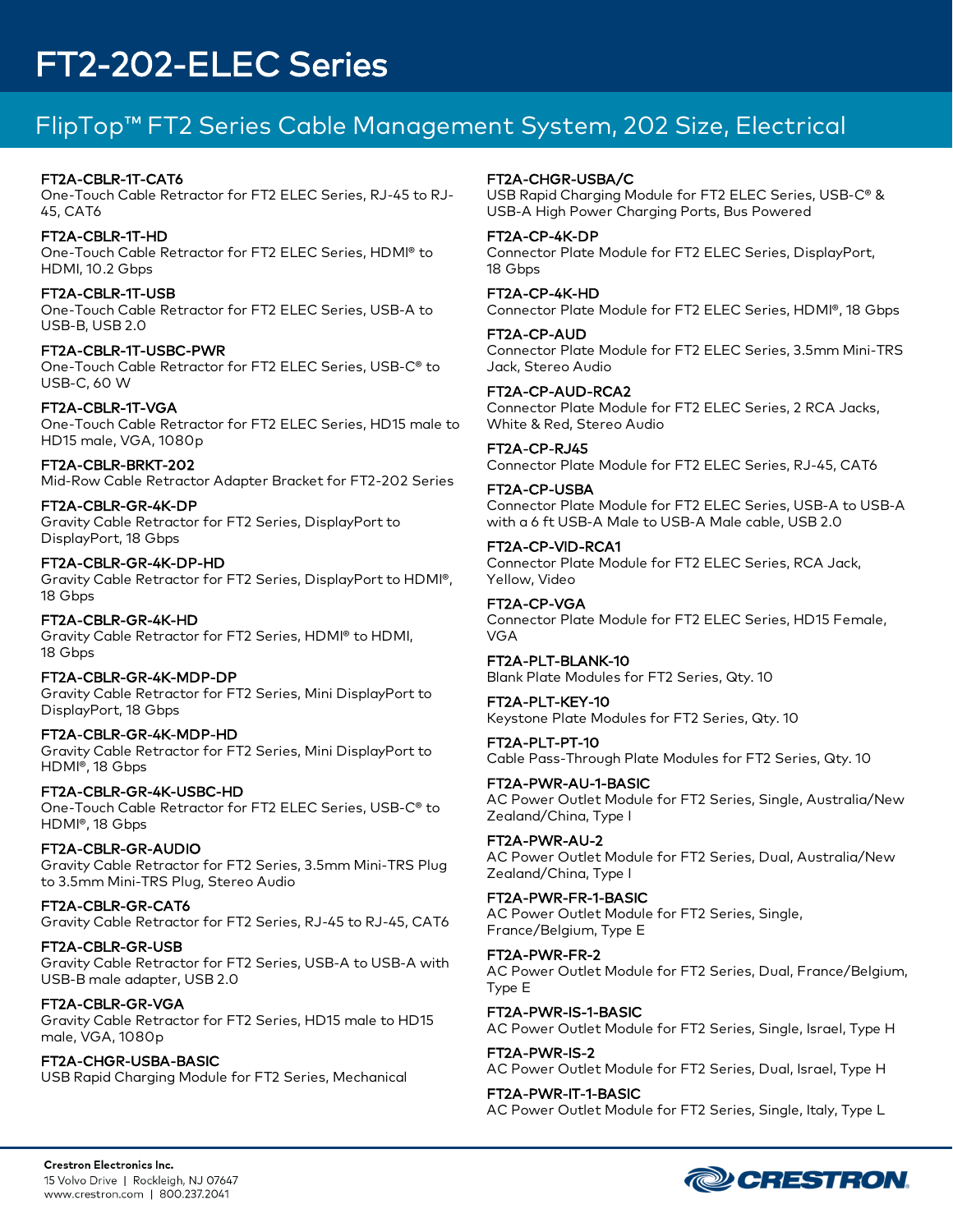## FlipTop™ FT2 Series Cable Management System, 202 Size, Electrical

### FT2A-PWR-IT-2

AC Power Outlet Module for FT2 Series, Dual, Italy, Type L

#### FT2A-PWR-SW-1-BASIC

AC Power Outlet Module for FT2 Series, Single, Switzerland, Type J

#### FT2A-PWR-SW-2

AC Power Outlet Module for FT2 Series, Dual, Switzerland, Type J

#### FT2A-PWR-UK-1-BASIC

AC Power Outlet Module for FT2 Series, Single, UK Type G

#### FT2A-PWR-UK-2

AC Power Outlet Module for FT2 Series, Dual, UK Type G

#### FT2A-PWR-UN-1-BASIC

AC Power Outlet Module for FT2 Series, Single, Universal

#### FT2A-PWR-UN-2

AC Power Outlet Module for FT2 Series, Dual, Universal

#### FT2A-PWR-US-1

AC Power Outlet Module for FT2 Series, Single, US NEMA 5, Type B, w/2 Under-Table Outlets & Cord

#### FT2A-PWR-US-1-BASIC

AC Power Outlet Module for FT2 Series, Single, US NEMA 5, Type B, Attached Power Cord

#### FT2A-PWR-US-2

AC Power Outlet Module for FT2 Series, Dual, US NEMA 5, Type B, w/2 Under-Table Outlets & Cord

#### FT2A-PWR-US-2-BX

AC Power Outlet Module for FT2 Series, Dual, US NEMA® 5, Type B

#### FT2A-PWR-US-3

AC Power Outlet Module for FT2 Series, Triple, US NEMA 5, Type B, w/2 Under-Table Outlets & Cord

#### FT2A-UTK-CLOAK

Under-Table Cloak for FT2 Series Gravity Cable Retractors

#### FT2A-UTK-CLOAK-1T

Under-Table Cloak for FT2 Series One-Touch Cable Retractors

#### FT2A-UTK-SHELF

Under-Table Utility Shelf for FT2 Series

#### Notes:

- 1. Backlit symbol icons are provided on the cable retractors, connector plates, and USB charging modules only. Cable pass-through plates, keystone plates, and AC power outlets do not include backlit symbol icons. The symbol icon on an FT2A-CBLR-GR gravity cable retractor is not backlit, but remains clearly legible, when installed in an FT2-202-ELEC series FlipTop. FT2A-CBLR-1T series One-Touch cable retractors are not compatible with an FT2-202-MECH series FlipTop.
- 2. Cable retractors are normally installed at the left and/or right end of either row. To enable installation of retractors in the middle positions requires the additional purchase and installation of mid-row adapter brackets (one per row, FT2A-CBLR-BRKT-202). A mid-row retractor occupies the third and fourth module slots of the row.
- 3. Only flush mount keystone connectors may be used. Connectors that stand out from the mounting plate surface are not compatible.
- 4. A single USB rapid charging module is supported using the included power supply. A second power supply, model FT2A-UTK-PWS, must be purchased and installed to support a second USB charging module. A maximum of one USB charging module is permitted per row.

This product may be purchased from select authorized Crestron dealers and distributors. To find a dealer or distributor, please contact the Crestron sales representative for your area. A list of sales representatives is available online at [www.crestron.com/How-To-Buy/Find-a-Representative](https://www.crestron.com/How-To-Buy/Find-a-Representative) or by calling 855-263-8754.

This product is covered under the Crestron standard limited warranty. Refer to [www.crestron.com/warranty](https://www.crestron.com/warranty) for full details.

The specific patents that cover Crestron products are listed online at [patents.crestron.com](https://patents.crestron.com/).

Certain Crestron products contain open source software. For specific information, please visit [www.crestron.com/opensource.](https://www.crestron.com/opensource)

Crestron, the Crestron logo, Cresnet, DigitalMedia, and FlipTop are either trademarks or registered trademarks of Crestron Electronics, Inc. in the United States and/or other countries. HDMI is either a trademark or registered trademark of HDMI Licensing LLC in the United States and/or other countries. USB-C and USB Type-C are either trademarks or registered trademarks of USB Implementers Forum, Inc. in the United States and/or other countries. RU and the RU logo are either trademarks or registered trademarks of Underwriters Laboratories, Inc. in the United States and/or other countries. Other trademarks, registered trademarks, and trade names may be used in this document to refer to either the entities claiming the marks and names or their products. Crestron disclaims any proprietary interest in the marks and names of others. Crestron is not responsible for errors in typography or photography.

Specifications are subject to change without notice.

©2020 Crestron Electronics, Inc.

Rev 10/08/20